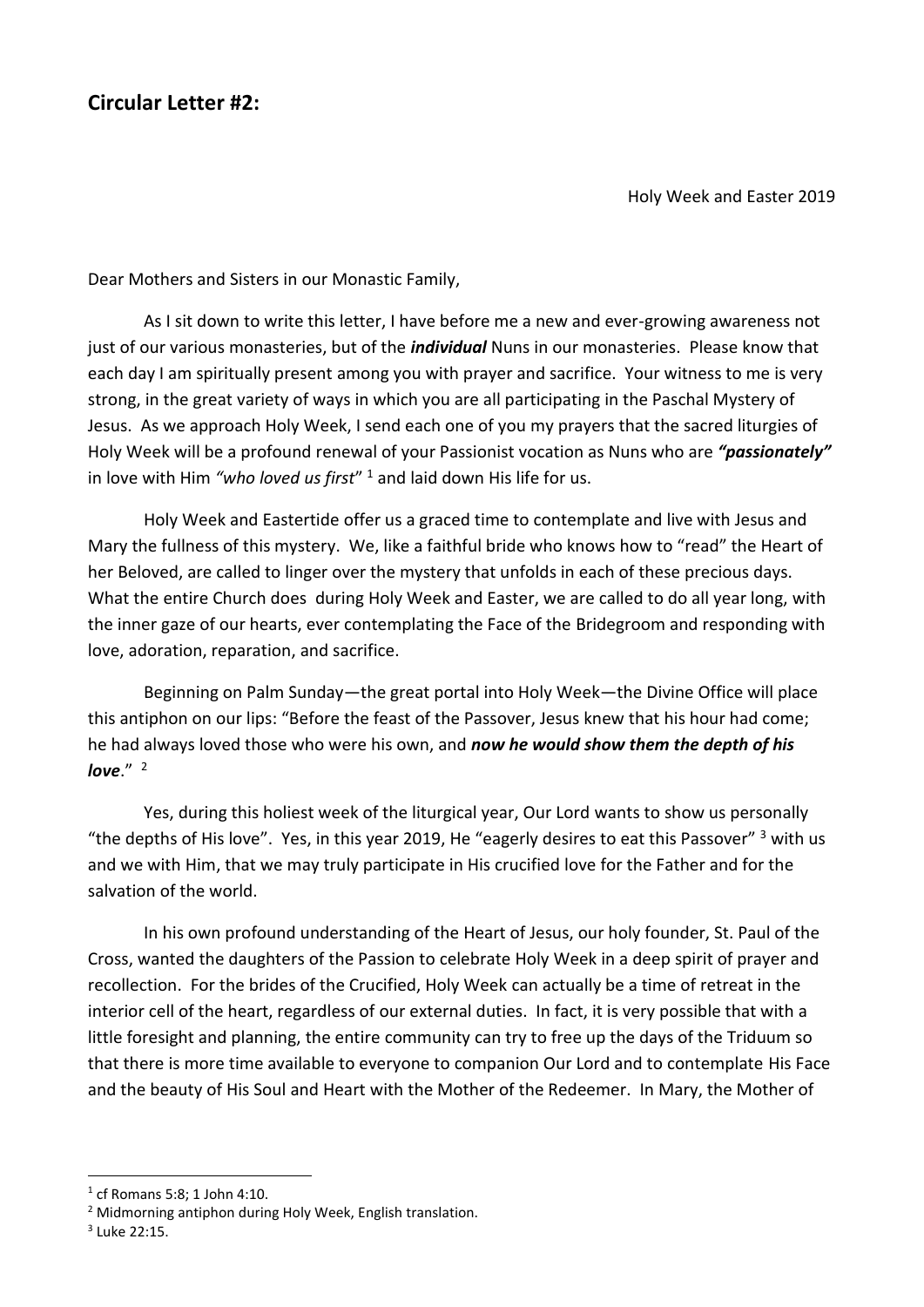our Congregation, we find the "incomparable model"<sup>4</sup> of gazing prayerfully upon the Face and Heart of Jesus in all of His sacred mysteries, particularly His Paschal Mystery.

## *The Necessary Path to a New Pentecost*

The response to my first circular letter revealed something very encouraging: it showed that throughout our Monastic Congregation, there already is a great desire for a new Pentecost. This shows how even during these years of struggle and decline, the Holy Spirit is working to give us a shared vision.

In this second circular letter, I want to reflect with you about the *necessary path* toward this new Pentecost. We are not strangers to the truth that the *journey toward Pentecost passes through death and resurrection.* We Passionist Nuns who are called to "unceasing contemplation of the Paschal Mystery of Jesus" <sup>5</sup> are not unfamiliar with the necessity of undergoing our own allotted share (personally and communally) in the Passion and Death of Jesus if a new Pentecost is to happen within our Congregation. Yet at times it is so hard to recognize this "Paschal" action of God in the life of our community. It is so hard to become "obedient" to God's will "unto death." After Vatican II and the revision of our Constitutions, "we were hoping..."<sup>6</sup> that there would be a new flood of candidates to our way of life, and "we were hoping" so much else. Yet in reality, it has turned out so differently for most of our monasteries.

It is necessary that we ponder the words of the unrecognized Risen Lord to the two discouraged disciples who were leaving the community of believers: "Oh, how foolish you are! How slow of heart to believe all that the prophets spoke! *Was it not necessary that the Messiah should suffer…?"* <sup>7</sup> Yes, for us humans, we *are* slow of heart to believe that *the suffering of the cross must mark the progress of our Congregation at this moment of history. Our Congregation has come face to face with a radical call to become obedient even to death on a cross.* 

Faced with new documents and new laws of the Church for cloistered Nuns, we can find ourselves wanting to run from this call to the cross of Jesus whose shadow is already upon us. We feel that the detachment asked of us by the Church is too much. Why can we not just stay in peace and leave everything just as it is? Yet in the truth of our hearts we know that "leaving everything as it is" is what we have been doing for decades, *and it has resulted only in more and more decline*.

Our Holy Founder wrote in regard to the Passionist Nuns that he wanted to found "a community of truly holy souls, *completely detached from the world*…." Each one needs to ask: What is the "world" that I personally need to be detached from? For some of us, the "world" can even be *our own monastery*.

<sup>4</sup> John Paul II: Rosarium Virginis Mariae #10.

<sup>5</sup> Rule and Constitutions, Part II, #4.

<sup>6</sup> Luke 24:21.

 $<sup>7</sup>$  Luke 24:25-26.</sup>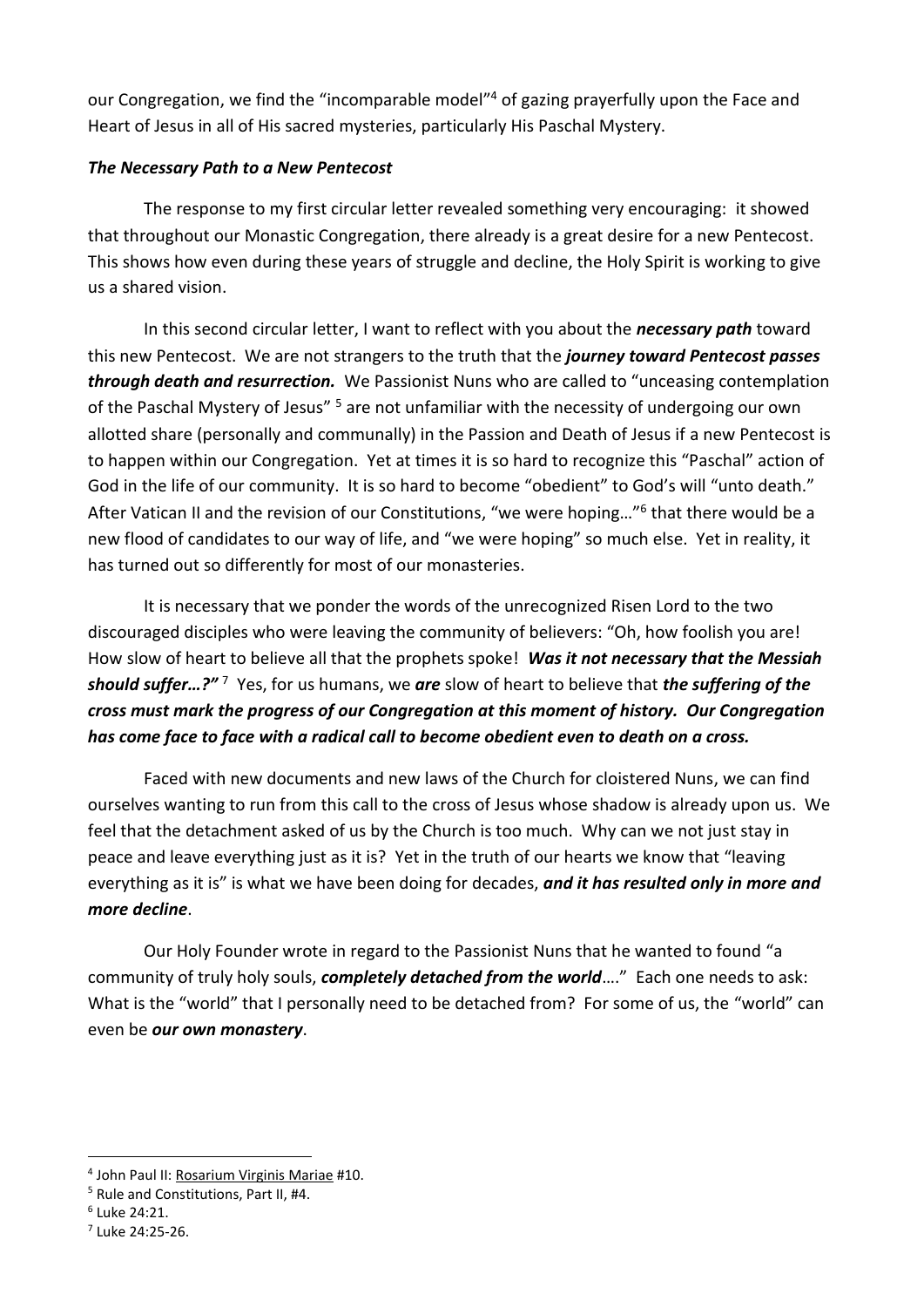## *The History of Passionists: an ongoing Paschal Mystery*

We are certainly not the first Passionists that God has asked for such profound detachment and trust. It is good to review the history of the Passionist Congregation and our saints as well as the obituaries of Passionist men and women. In this history we see that *every generation* (and not just our own) had to undergo a special sharing in the Passion of Jesus: wars, illness, persecution, government confiscation of properties, etc.

An example I have often pondered is the life and death of Teresa Palozzi, one of the first Passionist Nuns. Remember how many long years she prayed and waited in hope for the foundation of the Corneto monastery? Finally, the happy day came on May 3, 1771, when she and Mother Mary Crucified and the other hand-picked Nuns entered the Monastery of the Presentation. *Surely Teresa must have thought that there she would live, and there she would die.* But we know what God asked of her at the end: their monastery was confiscated, and dear Teresa, now an old woman, died about six months later in the home of a benefactor. We can only guess the depths of union with Christ in detachment and self-emptying that the Holy Spirit wrought within her! I am sure that all of you could share many stories like this.

Recently, in reading the Lectio section of the Whitesville monastery's website, I was deeply struck by the reflections about the last days of Sr. Therese Marie Pritchard, who died during our January General Chapter. She who had been a nurse for most of her adult life, always taking care of others and rarely admitting her own neediness, in the end was emptied of everything. Here are excerpts from the blog:

During the community's weekly shared lectio divina, one Sister spoke about our recently departed Sr. Therese Marie. "*St. John Paul II once urged women religious to make each of their lives 'an original new edition of the Song of Songs,'"* and the Whitesville Nuns had the privilege to see our Sister do just that. *"While she underwent many sufferings throughout her life, these trials were but the 'desert' where her Bridegroom was slowly but surely purifying her from earthly attachments and teaching her to '[lean] upon her Lover' alone (Cant 8:5). During her last months on earth, Sister grew in joy and peacefulness, even as her failing health meant that she had to give up more and more of her own autonomy. Her gratitude, thoughtfulness, and love for Jesus Crucified were an incredible witness to all of us in community, as we watched in awe the work of the Divine Artist in her soul."*

*This giving up of our own autonomy, be it personal or communal, is leaving a mark on our history, both for the male and female branches of the Passionist Congregation.* We must decide how we will respond. This is a turning point in our history. These struggles to submit with free obedience to the new laws for cloistered Nuns is meant to be life-giving, and to be *the travail (the birth pangs) of our giving birth to new generations of Passionist Nuns*. How this will come about, we must leave to God, who is the One in charge.